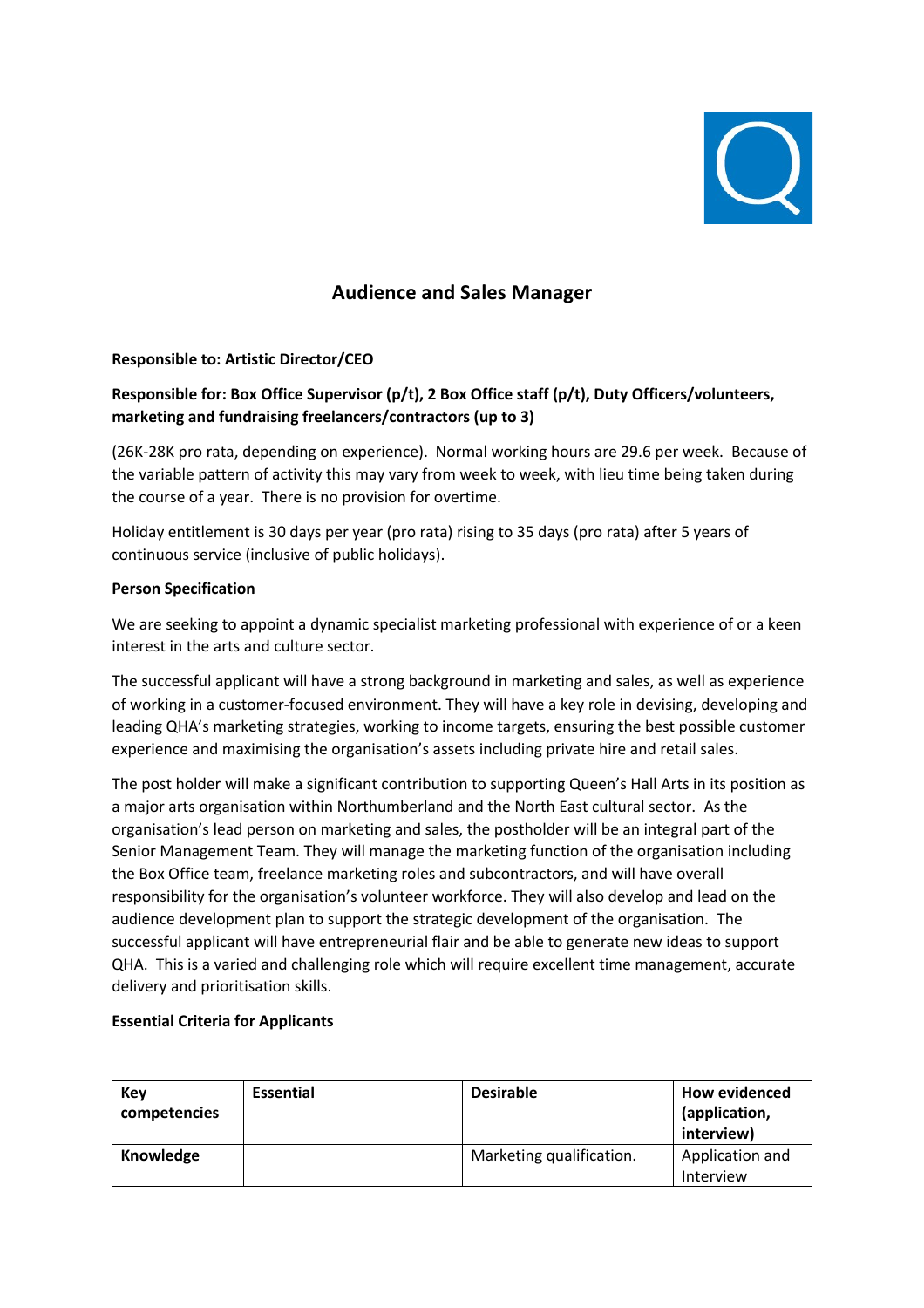|                                        | Familiarity with box office<br>systems or CRMS.<br>Strategic thinking informed<br>by analysis of box office and<br>customer data.<br>Knowledge of Health and<br>Safety standards and<br>requirements                                                                                                                                                                                                                                                                                                                 | Familiarity with Spektrix<br>box office system.                                                                                                                                                                                                                                                                                                                                                                                                                                                                                   |                              |
|----------------------------------------|----------------------------------------------------------------------------------------------------------------------------------------------------------------------------------------------------------------------------------------------------------------------------------------------------------------------------------------------------------------------------------------------------------------------------------------------------------------------------------------------------------------------|-----------------------------------------------------------------------------------------------------------------------------------------------------------------------------------------------------------------------------------------------------------------------------------------------------------------------------------------------------------------------------------------------------------------------------------------------------------------------------------------------------------------------------------|------------------------------|
| <b>Skills and</b><br><b>Experience</b> | Computer literate with a<br>good knowledge of<br>Microsoft Office, especially<br>Excel.<br>Experience of working in a<br>marketing department.<br>Experience of working in a<br>sales/customer service<br>environment.<br>Experience of managing a<br>small team.<br>Experience of working<br>alongside volunteers.<br><b>Excellent written</b><br>communication skills.<br>Experience of preparing and<br>presenting reports.<br>Experience of interpreting<br>data and using this to inform<br>strategic planning. | Experience as lead on<br>marketing in a cultural<br>organisation.<br><b>Experience of managing</b><br>front of house staff and<br>volunteers.<br>Experience in managing<br>cultural events.<br>Experience of managing a<br>marketing team<br><b>Experience of managing</b><br>freelance marketing and PR<br>professionals.<br>Experience of managing bar<br>or retail sales.<br>Previous experience in the<br>cultural sector.<br><b>Experience of managing</b><br>fundraising freelancers.<br>Experience in a Box Office<br>team | Application and<br>interview |
| Personal<br><b>Qualities</b>           | Good interpersonal skills<br>with the ability to<br>communicate confidently at<br>all levels.<br>High level of accuracy and<br>ability to concentrate in a<br>busy office environment.                                                                                                                                                                                                                                                                                                                               |                                                                                                                                                                                                                                                                                                                                                                                                                                                                                                                                   | Interview                    |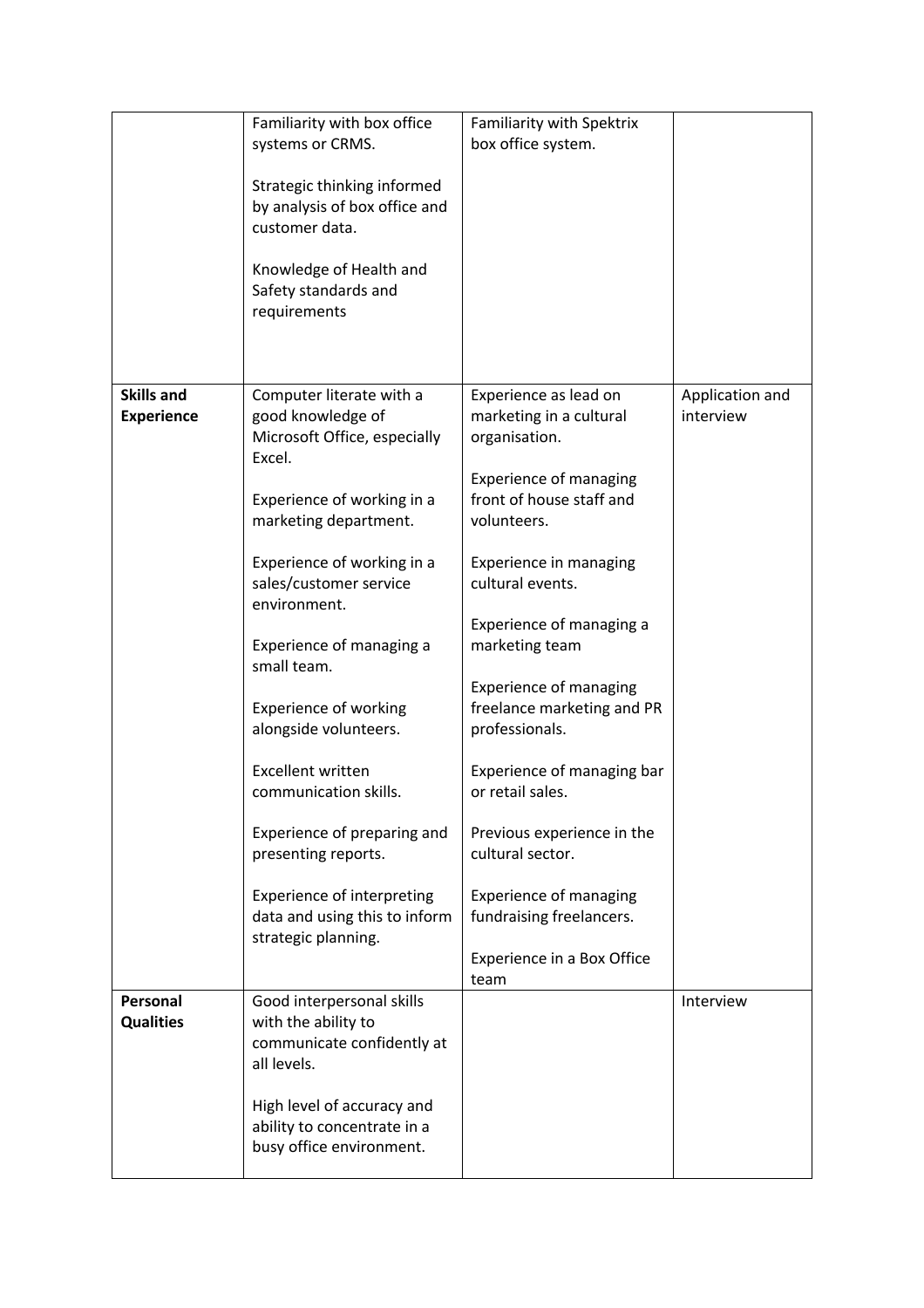|                       | Good time-management and        |                           |             |
|-----------------------|---------------------------------|---------------------------|-------------|
|                       | an ability to prioritise tasks. |                           |             |
|                       |                                 |                           |             |
|                       | Commitment to a high-           |                           |             |
|                       | quality customer service        |                           |             |
|                       | ethos.                          |                           |             |
|                       |                                 |                           |             |
|                       | Creative, positive approach     |                           |             |
|                       | to planning and problem         |                           |             |
|                       | solving.                        |                           |             |
|                       |                                 |                           |             |
|                       | Attention to detail.            |                           |             |
|                       |                                 |                           |             |
|                       | Completely trustworthy in       |                           |             |
|                       | handling confidential data      |                           |             |
|                       | and personal information.       |                           |             |
|                       | Able to work evenings,          |                           |             |
|                       | weekends as needed.             |                           |             |
| <b>Training and</b>   |                                 | Management qualification. | Application |
| <b>Qualifications</b> |                                 |                           |             |
|                       |                                 | Marketing qualification.  |             |
|                       |                                 |                           |             |
|                       |                                 | <b>Customer service</b>   |             |
|                       |                                 | qualification.            |             |

### **Key responsibilities**

These key responsibilities are indicative of the role; however, these may change in line with the needs of the charity.

Areas of responsibility include:

- Contributing to Senior Management Team and leadership of the organisation
- Deputising for the Artistic Director/CEO in certain circumstances
- Leading on audience development through detailed understanding of QHA audiences
- Increasing revenue through ticket and retail sales, private hire and other sources
- To be a major factor in bringing new and retaining existing audiences at QHA
- Promoting and advocating for QHA locally, regionally, nationally and internationally
- Ensuring the best possible customer experience
- To lead on website development and sales opportunities
- To lead and advise on pricing for QHA productions and products
- Managing the operation of the Box Office
- Managing the Marketing, PR and Comms, Fundraising freelancers
- Development and management of QHA membership schemes
- Overarching responsibility for the volunteer and Front of House team
- Managing the delivery of excellent and lucrative bar services either in-house or through a third party